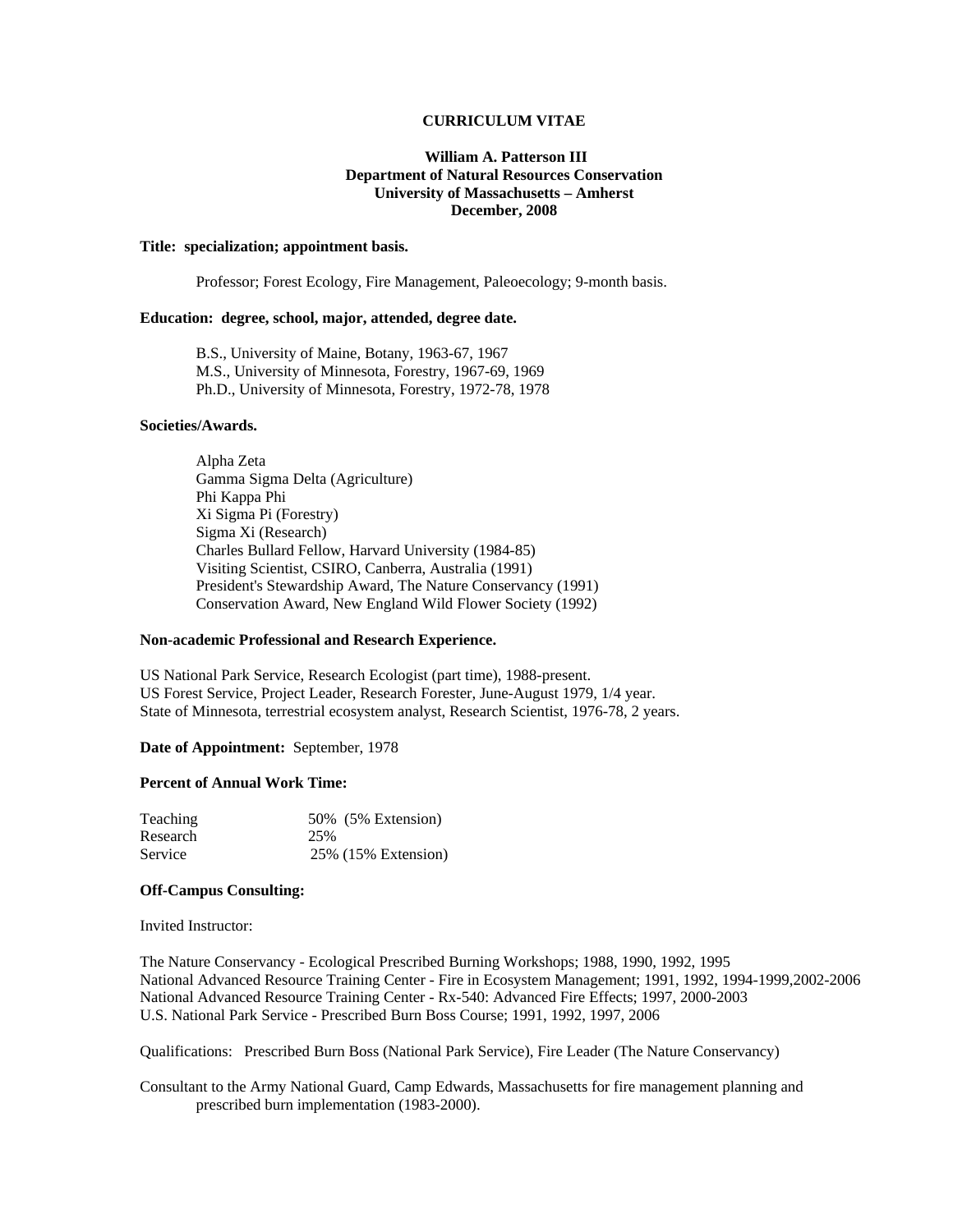Consultant to So. Weymouth Naval Air Station on prescribed burn implementation (1997).

- Consultant to the Wampanoag, Narragansett, Mashentucket-Pequot, Malaseet and Micmac Tribal Nations for fire management planning (2002-2006).
- Consultant to a variety of public agencies and private groups on prescribed fire use and wildland fire management 1983 to present.

# **Publications:**

- Adams, R.S., et al. 1968. Procedure and structure for an instructional laboratory which supplements research. Journal of the Minnesota Academy of Science 35:9-16.
- Sather, N., G. A. Leiberman and W. A. Patterson III. 1979. Terrestrial Ecosystems. Minnesota Environmental Quality Board Regional Cooper-Nickel Study Final Report. Vol. 4, Ch. 2. 196p.
- Patterson, W. A. III and I. L. Post. 1980. The effects of delayed bucking on fuelwood moisture content. Journal of Forestry 78:407-408.
- Patterson, W. A. III and J. G. Dennis. 1981. Tussock replacement as a means of stabilizing fire breaks in tundra vegetation. Arctic 34:188-189.
- Patterson, W. A. III and J. J. Olson. 1983. Effects of heavy metals on radicle growth of selected woody species germinated on filter paper, mineral and organic soil substrates. Canadian Journal of Forest Research 13:233-238.
- Westover, P. C. and W. A. Patterson III. 1983. Effects of fuelwood removal on residual stand characteristics and oak regeneration in oak-hardwood stands in Massachusetts. Proceedings 1982 National Convention Society of American Foresters. 199-206.
- Patterson, W. A. III, K. E. Saunders and L. J. Horton. 1983. Fire Regimes of the Coastal Maine Forests of Acadia National Park. USDI/NPS - North Atlantic Region Office of Scientific Studies Report OSS 83-3. 259 pp.
- Twery, M. J., and W. A. Patterson III. 1983. Effects of species composition and site factors on the severity of beech bark disease in western Massachusetts and the White Mountains of New Hampshire: A preliminary report. pp. 127-133 in Proceedings of the IUFRO Beech Bark Disease Working Party Conference, Hamden, CT, USA. Sept. 27 - Oct. 9, 1982. U.S.D.A. Forest Service General Technical Report WO-37.
- Racine, C. H., W. A. Patterson III and J. Rudnicky. 1983. Permafrost thaw associated with tundra fires in northwest Alaska. Permafrost: Fourth International Conference, Proceedings: 1024-1029.
- Patterson, W. A. III (ed.) 1983. Abstract Preview. SAF National Convention technical sessions abstract booklet. 45 p.
- Patterson, W. A. III, K. E. Saunders and L. J. Horton. 1984. Fire Regimes of Cape Cod National Seashore. USDI/NPS North Atlantic Region Office of Scientific Studies Report OSS 83-1. 236p.
- Hirschfeld, J. R., J. T. Finn and W. A. Patterson III. 1984. Effects of *Robinia pseudoacacia* on leaf litter decomposition and nitrogen mineralization in a northern hardwood stand. Canadian Journal of Forest Research 14(2): 201-205.
- Zaremba, R. E., W. A. Patterson III and J. Rudnicky. 1984. Prescribed burning experiments in Nantucket heathlands. The Cape Naturalist 12(3):49-55.
- Patterson, W. A. III. 1984. Block terms: An alternative to summer camp. Journal of Forestry 82(11):684-685.
- Clark, J. S. and W. A. Patterson III. 1984. Pollen, Pb-210 and sedimentation in the intertidal environment. Journal of Sedimentary Petrology 54(4):1249-1263.
- Patterson, W. A. III. 1984. Ecological impacts of growing and harvesting timber resources. AIChE Symposium Series No 239, Vol. 80:52-60.
- Twery, M. J. and W. A. Patterson III. 1984. Effect of beech bark disease on northern hardwood stands of central New England. Canadian Journal of Forest Research 14(4):565-574.
- Patterson, W. A. III. 1984. The research basis for fire management planning in the northeast. pp. 24-32 in M. K. Foley and S. P. Bratton (eds.). Barrier Islands Critical Fire Management Problems, Proceedings of a Workshop. Canaveral National Seashore, February 8-10, 1984.
- Patterson, W. A. III, K. E. Saunders, L. J. Horton and M. K. Foley. 1985. Fire management options for coastal New England forests: Acadia National Park and Cape Cod National Seashore. pp. 360-365 in Proceedings Fire Symposium and Workshop on Wilderness Fire Missoula, MT., November 15-18, 1983. USDA For. Serv. Gen. Tech. Report INT-182.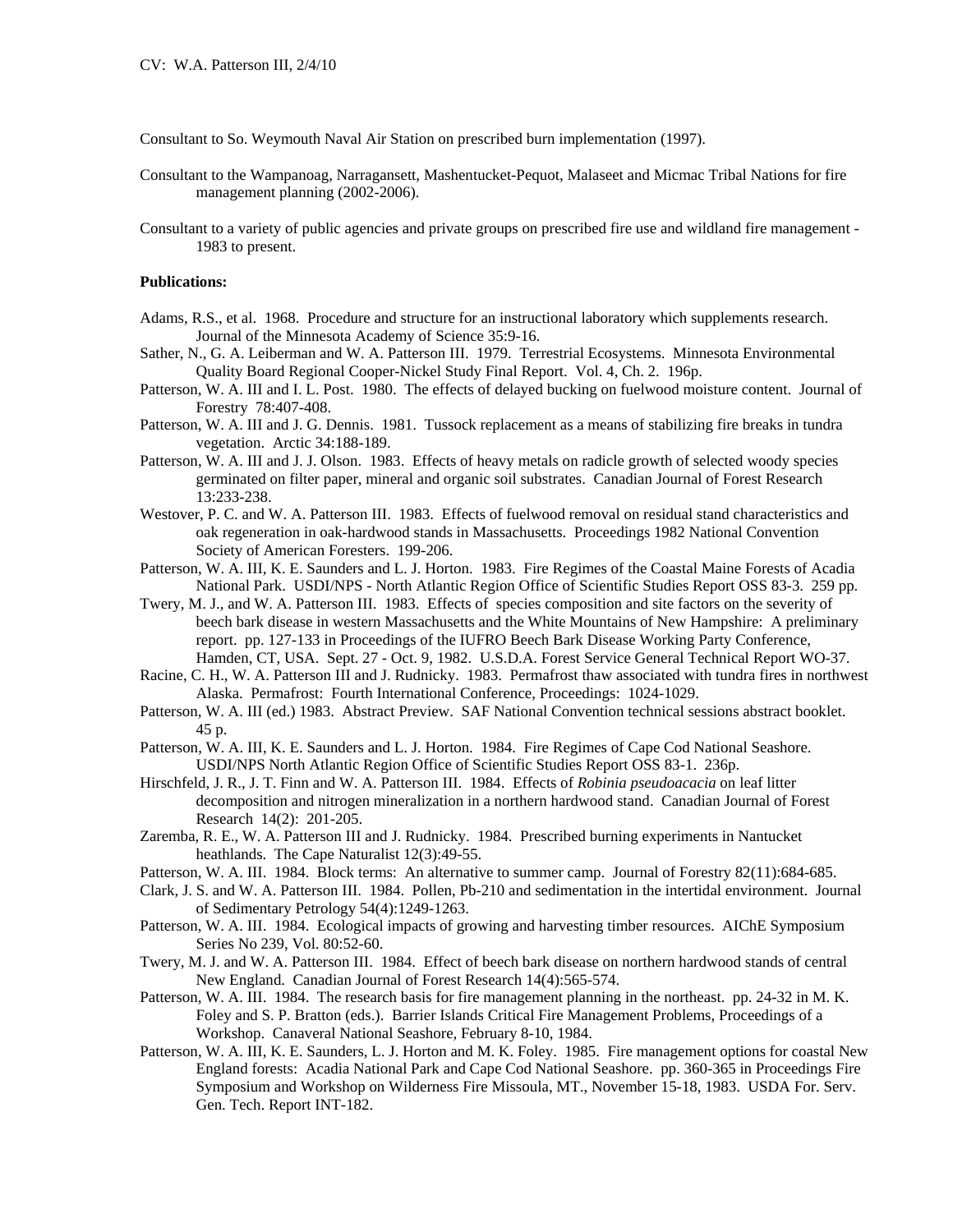- Racine, C. H., J. G. Dennis and W. A. Patterson III. 1985. Analysis of tundra fire regimes in the Noatak River Watershed, Alaska; 1956-1981. Arctic 38(2):194-200.
- Clark, J. S. and W. A. Patterson III. 1985. The development of a tidal marsh: Upland and oceanic influences. Ecological Monographs 55(2):189-217.
- Harou, P. A., W. A. Patterson III and J. Falconi. 1985. The role of forestry in the Sahel. Journal of Forestry 83(3): 142-147.
- Harou, P. A., W. A. Patterson III and J. Falconi. 1985. The role of forestry in dry Africa: Journal of Forestry 83(9):558-560.
- Clark, J. S. and W. A. Patterson III. 1985. Chapter 5: Geochronological analysis. pp. 155-176 in S. P. Leatherman and J. R. Allen (eds.), Final Report: Geomorphic Analysis, Fire Island Inlet to Montauk Point, Long Island, New York, Reformulation Study. U. S. National Park Service, Boston, MA.
- Rudnicky, J. L. and W. A. Patterson III. 1985. Estimating fuel moisture in the Northeast: Fuel sticks versus the TI-59. Fire Management Notes 46(4): 4-6.
- Wilson, B. F., W. A. Patterson III and J. F. O'Keefe. 1985. Longevity and persistence of alder stands west of treeline, Seward Peninsula, Alaska. Canadian Journal of Botany 63:1870-1875.
- Clark, J. S., J. T. Overpeck, T. Webb III and W. A. Patterson III. 1986. Pollen stratigraphic correlation and dating of barrier island peat sections. Review of Palaeobotany and Palynology 47:145-168.
- Gore, J. and W. A.. Patterson III. 1986. Mass of downed wood in northern hardwood stands in New Hampshire. Canadian Journal of Forest Research 16(2):335-339.
- Patterson, W. A. III. 1986. A "new ecology" Implications for modern forest management. Journal of Forestry 84(2):73.
- Horton, L. J., W. A. Patterson III, A. E. Backman, and J. L. Rudnicky. 1986. Fire Regimes of Fire Island National Seashore. USDA Forest Service State and Private Forestry, Broomall, PA 148p.
- Patterson, W. A. III, K. J. Edwards, and D. J. Maguire. 1987. Microscopic charcoal as a fossil indicator of fire. Quaternary Science Reviews 6:3-23.
- Patterson, W. A. III and K. E. Sassaman. 1988. Indian fires in the prehistory of New England. pp. 107-131 in G. Nicholas (Ed.) Holocene Human Ecology in Northeastern North America. Plenum Publishing Co.
- Patterson, W. A. III and A. E. Backman. 1988. Fire and disease history of forests. pp. 603-632 in B. Huntley and T. Webb III (eds.), Handbook of Vegetation Science, Vol, 7-Vegetation History. Kluwer Academic Publishers.
- Drake, N. E. R., W. A. Patterson III, J. Soderberg, and E. Babij, 1988. Technical Support Document for The Environment Impact Report - Prescription Burning of the Impact Area, Massachusetts Military Reservation, Camp Edwards, Massachusetts Army National Guard, 196 pp.
- Drake, N. E. R., W. A. Patterson III, and E. Babij, 1988. Environmental Impact Report for Prescription Burning of the Impact Area at Camp Edwards, MA, Massachusetts Army National Guard. 140 pp.
- Patterson, W. A. III and M. A. Aizen. 1989. Hardwood competition and weevil infestation in white pine: Lessons from a long-term study. Northern Journal of Applied Forestry 6(4):186-188.
- Patterson, W. A. III and M. K. Foley. 1989. Prescribed burning opportunities in National Parks of the Northeastern United States. The George Wright Forum 6(3):5-11.
- Aizen, M. A. and W. A. Patterson III. 1990. Acorn size and geographical range in the North American oaks. Journal of Biogeography 17:327-332.
- Patterson, W. A. III and D. R. Foster. 1990. Tabernacle Pines The Rest of the Story. Journal of Forestry 88(12):23-25.
- Patterson, W.A. III. 1991. The 1947 Maine Fires: The Last Great Fires in New England? pp. 59-60 in S. M. Hermann, (ed.) Proceedings 17th Tall Timbers Fire Ecology Conference. High-Intensity Fire in Wildlands: Management Challenges and Options*.* Tall Timbers Research Station, Tallahassee, Florida. 435 p.
- Garman, S. L., W. A. Patterson III, and J. T. Finn. 1991. Fire management planning in Acadia National Park using a geographic information system. Proceedings of the 1986 Conference on Science in the National Parks, Volume 8:41-55.
- Motzkin, G. and W. A. Patterson III. 1991. Vegetation patterns and basic morphometry of a New England moat bog. Rhodora 93:307-321.
- Aizen, M. A. and W. A. Patterson III. 1992. Do big acorns matter? a reply to R.J. Jensen. Journal of Biogeography 19:581-582.
- Motzkin, G., W. A. Patterson III and N. E. R. Drake. 1993. Fire history and vegetation dynamics of a *Chamaecypris thyoides* wetland on Cape Cod, Massachusetts. Journal of Ecology 81:391-402.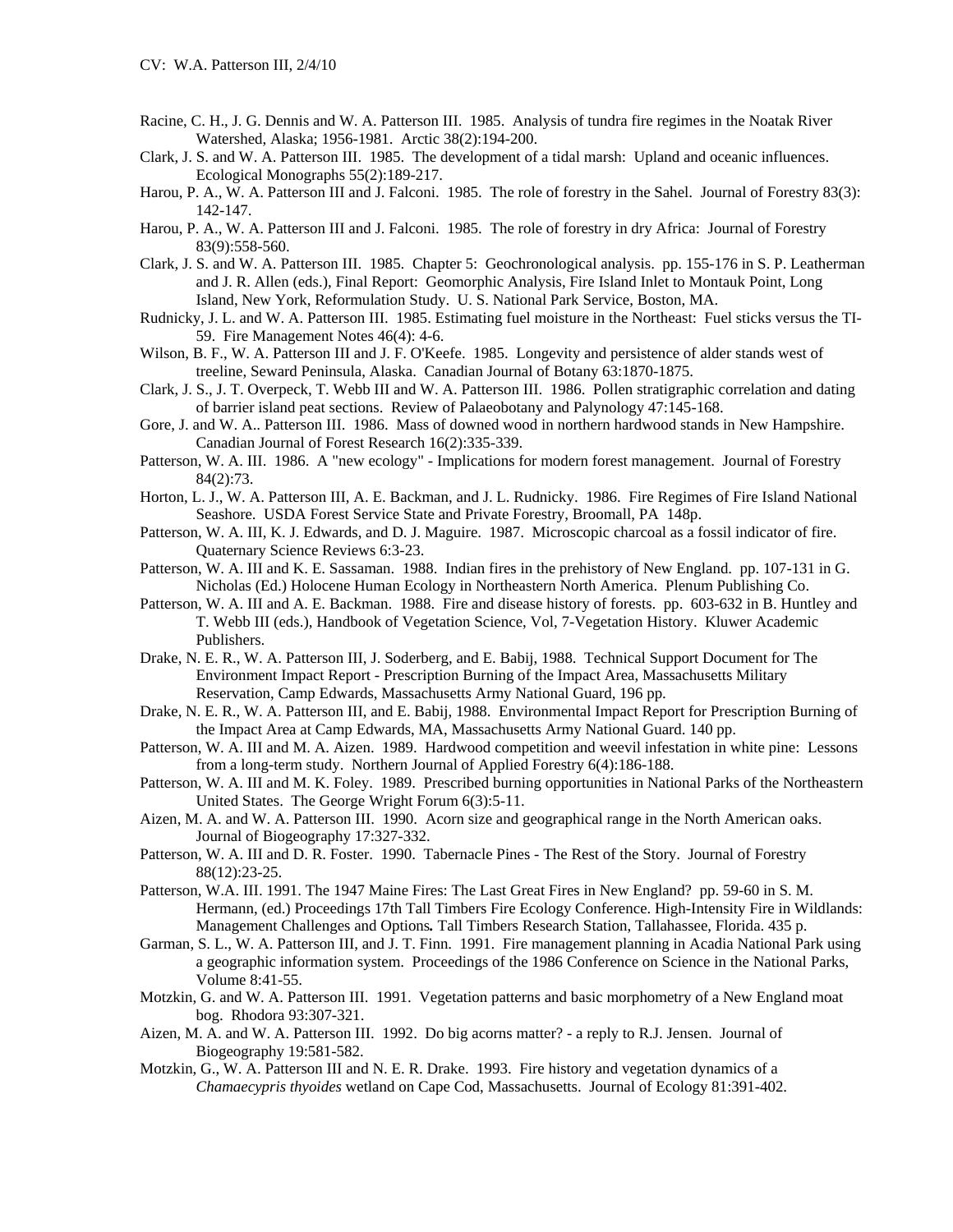- Woodcock, H., W. A. Patterson III and K. M. Davies, Jr. 1993. The relationship between site factors and White Ash (*Fraxinus americana*) decline in Massachusetts. Forest Ecology and Management 60:271-290.
- Bachand, R. R. and W. A. Patterson III. 1994. Identifying upland-to-wetland transitions in the Cape Cod National Seashore: A multivariate approach to long-term monitoring. pp. 383-295 in William E. Brown and Stephen D. Viers, Jr. (editors). Partners in Stewardship: Proceedings of the Seventh Conference on Research and Resource Management in Parks and on Public Lands. Hancock, Michigan: The George Wright Society. 479 pp.
- Dunwiddie, P. W., W. A. Patterson III and R. E. Zaremba. 1995. Evaluating changes in vegetation from permanent plots: An example from sandplain grasslands in Massachusetts. pp. 245-250 in Ecosystem Monitoring and Protected Areas edited by T.B. Herman, S. Bondrup-Nielsen, J.H. Martin Willison, & N.W.P Munro. Science and kManagement of Protected Areas Association, Wolfville, Nova Scotia.
- Aizen, M. A. and W. A. Patterson III. 1995. Leaf phenology and herbivory along a topographically determined temperature gradient: a spatial test of the phenological window hypothesis. Journal of Vegetation Science 6:543-550.
- Woodcook, H., K. M. Davies, Jr. and W. A. Patterson III. 1997. Ash decline in Massachusetts: Stand risk assessment using site factors. Northern Journal of Applied Forestry 14(1): 10-15.
- Clark, J. S. and W. A. Patterson III. 1997. Background and local charcoal in sediments: Scales of fire evidence in the paleorecord. pp. 23-48 in J.S. Clark, H. Cachier, J.G. Goldammer, and B. Stocks (eds.) Sediment Records of Biomass Burning and Global Change. NATO ASI series. Series I, Global Environmental Change; no. 51. Springer-Verlag, Berlin.
- Bradbury, J. P., G. Dubay, J. G. Goldammer, and W. A. Patterson III. 1997. Report of the working discussion groups. pp. 463-482 in J.S. Clark, H. Cachier, J.G. Goldammer, and B. Stocks (eds.) Sediment Records of Biomass Burning and Global Change. NATO ASI series. Series I, Global Environmental Change; no. 51. Springer-Verlag, Berlin.
- Dunwiddie, P.W., W.A. Patterson III, J.L. Rudnicky, and R.E. Zaremba. 1997. Vegetation management in coastal grasslands on Nantucket Island, Massachusetts: Effects of burning and mowing from 1982-1993. pp. 85- 98 in P.D. Vickery and P.W. Dunwiddie (eds.) Grasslands of northeastern North America: ecology and conservation of native and agricultural landscapes. Massachusetts Audubon Society, Lincoln, MA.
- Rudnicky, J.L., W.A. Patterson III, and R.P. Cook. 1997. Experimental use of prescribed fire for managing grassland bird habitat at Floyd Bennett Field. pp. 99-118 in P.D. Vickery and P.W. Dunwiddie (eds.) Grasslands of northeastern North America: ecology and conservation of native and agricultural landscapes. Massachusetts Audubon Society, Lincoln, MA.
- Stevens, A. and W.A. Patterson III. 1998. Millennium-long fire and vegetation histories of pocosins if southeastern Virginia. Natural Heritage Technical Report #98-17. Virginia Department of Conservation and Recreation, Division of Natural Heritage. Richmond, VA. 35 pp.
- Motzkin, G., W.A. Patterson III, and D.R. Foster. 1999. A regional-historical perspective on uncommon plant communities: Pitch pine-scrub oak in the Connecticut Valley, Massachusetts. Ecosystems 2:255-273.
- Copenheaver, C.A., A.S. White and W.A. Patterson III. 2000. Determinants of vegetation development within a southern Maine pitch pine-scrub oak ecosystem. Journal of the Torrey Botanical Society 127(1):19-23.
- Wade, D.D, B.L. Brock, P.H. Brose, J.B Grace, G.H. Hock, and W.A. Patterson III. 2000. Chapter 4. Fire in Eastern Ecosystems. pp. 53-96 in J.K. Brown and J.K. Smith (eds.) Wildland Fire in Ecosystems: Effects of Fire on Flora. USDA Forest Service General Technical Report RMRS-GTR-42-Vol. 2. USDA Forest Service, Rocky Mountain Research Station, Ogden, UT. 257 pp.
- Richburg, J.A., W.A. Patterson III, and F. Lowenstein. 2001. Effects of road salt and *Phragmites australis* invasion on the vegetation of a western Massachusetts calcareous lake-basin fen. Wetlands 21(2):247-255
- Richburg, J.A., A.C. Dibble, and W.A. Patterson III. 2001. Woody invasive species and their role in altering fire regimes of the Northeast and Mid-Atlantic states. Pp. 104-111 in K.E.M. Galley and T.P. Wilson (eds.) Proceedings of the Invasive Species Workshop: the Role of Fire in the Control and Spread of Invasive Species. Fire Conference 2000: the First national Congress on Fire Ecology, Prevention, and Management. Miscellaneous Publication No. 11, Tall Timbers Research Station, Tallahasee, Fl.
- Jordan, M.A., W.A. Patterson III, and A. G. Windisch. 2003. Conceptual ecological models for the Long Island Pitch Pine Barrens. Forest Ecology and Management 185 (1-2):151-168.
- Richburg, J.A. and W.A. Patterson III. 2005. Historical vegetation of the Boston Harbor Islands National Recreation Area. Northeastern Naturalist 12(Special Issue 3):13-30.
- Patterson, W.A. III, J.A. Richburg, K.H. Clark, and S. Shaw. 2005. Paleoecology of Calf Island in Boston's outer harbor. Northeastern Naturalist 12(Special Issue 3):31-48.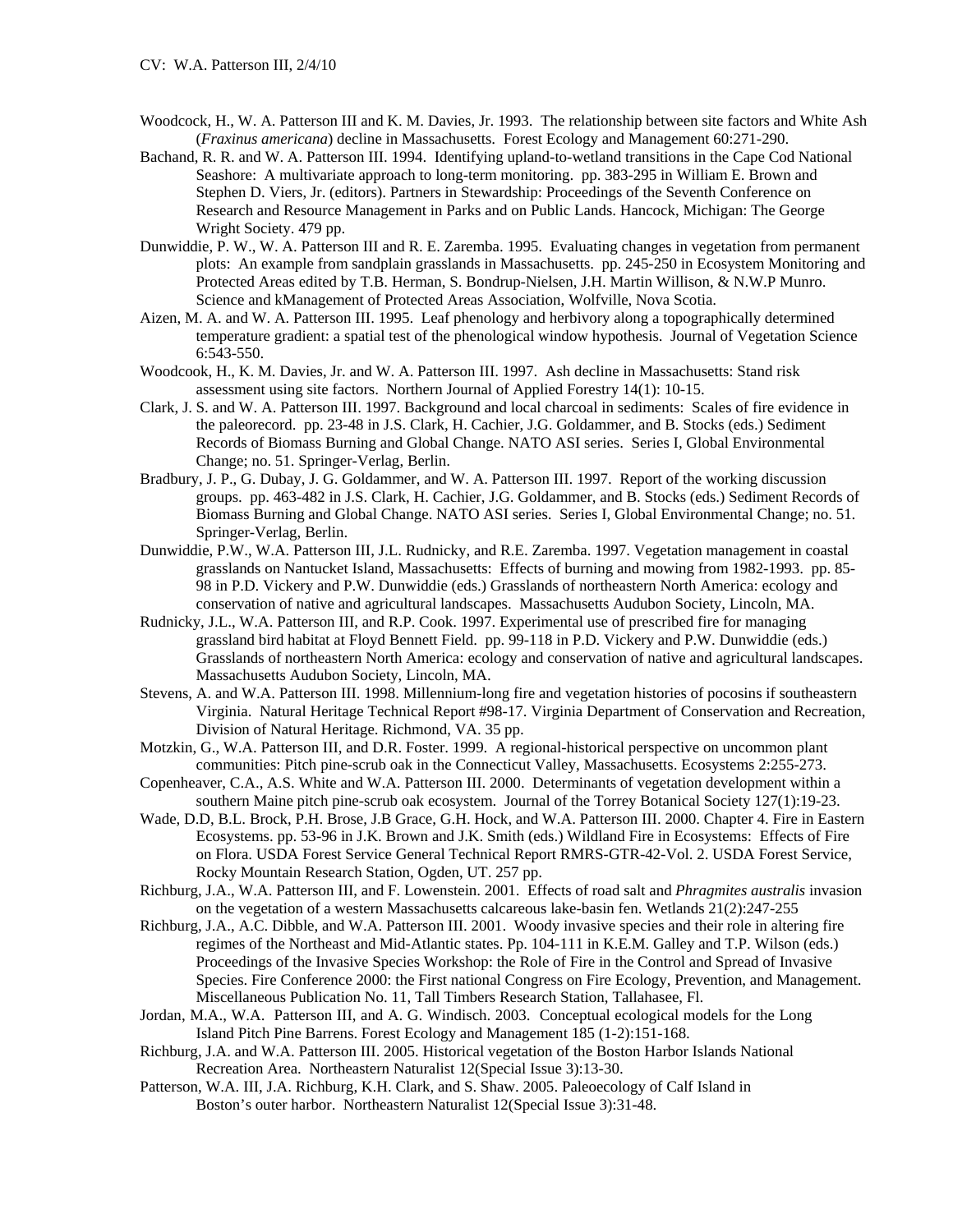- Patterson, William A. III**.** 2006. The paleoecology of fire and oaks in eastern forests. In: Dickinson, Matthew B., ed. 2006. Fire in eastern oak forests: delivering science to land managers, proceedings of a conference; 2005 November 15-17; Columbus, OH. Gen. Tech. Rep. NRS-P-1. Newtown Square, PA: U.S. Department of Agriculture, Forest Service, Northern Research Station: 2-19. (http://www.nrs.fs.fed.us/pubs/8429)
- Clarke, G.L. and W.A. Patterson III. 2007. The distribution of rare plants in a coastal Massachusetts sandplain: Implications for conservation and management. Biological Conservation 136:4-16.
- Schauffler M., S.J. Nelson, J.S. Kahl, G.L. Jacobson, Jr., T.A. Haines, W.A. Patterson III, and K.B. Johnson. 2007. Paleoecological Assessment of Watershed History in PRIMENet Watersheds at Acadia National Park, USA. Environmental Monitoring and Assessment 126(1-3):39-53.
- Duveneck, M.J. and W.A. Patterson. 2007. Characterizing canopy fuels to predict fire behavior in pitch pine stands. Northern Journal of Applied Forestry. Northern Journal of Applied Forestry 24(1): 65-70.
- Ohman, M., W.A. Patterson III and J.A. Richburg. 2007. Fuel bed characteristics and fire behavior in catbrier shrublands. Pages 203–209 *in* R.E. Masters and K.E.M. Galley (eds.). Proceedings of the 23<sup>rd</sup> Tall Timbers Fire Ecology Conference: Fire in Grassland and Shrubland Ecosystems. Tall Timbers Research Station, Tallahassee, Florida, USA.
- Patterson, W.A. III, and G.L. Clarke. 2007. Restoring barrens shrublands: decreasing fire hazard and improving rare plant habitat. Pages 73–82 *in* R.E. Masters and K.E.M. Galley (eds.). Proceedings of the 23rd Tall Timbers Fire Ecology Conference: Fire in Grassland and Shrubland Ecosystems. Tall Timbers Research Station, Tallahassee, Florida, USA.
- Neill, C., W.A. Patterson III and D.W. Crary, Jr. 2007. Responses of soil carbon, nitrogen and cations to the frequency and seasonality of prescribed burning in a Cape Cod oak-pine forest. Forest Ecology and Management 250:234-243.
- Barron, E. and W.A. Patterson III. 2008. Monitoring the effects of gypsy moth defoliation on forest stand dynamics on Cape Cod, Massachusetts: sampling intervals and appropriate interpretations. Forest Ecology and Management 256:2092-2100.

## **Projects and Grants (since 1990):**

- Massachusetts Natural Heritage Program. "Inventory of Priority Natural Community Types in the Connecticut River Valley." \$8,500. 1991-1992.
- National Park Service. "Response of Cape Cod National Seashore Ecosystems to Long-Term Fire Suppression." \$90,000. (with Peter Dunwiddie) 1991-1994.
- National Park Service. "Assessment of Prescribed Fire in Grassland Habitat Restoration at Floyd Bennett Field, Brooklyn, NY, Gateway NRA." \$36,000. 1992-1993.
- Maine Chapter. The Nature Conservancy. "Fire History and Fire Management at the Waterboro Barrens." \$6,000. 1992-1994.
- Massachusetts Natural Heritage Program. "Pine Barrens of the Connecticut River Valley" \$2,000. 1993 1994.
- Albany Pine Bush Commission. "Analysis of Landscape-level Plot Data; Albany Pine Bush, 1990-1993." \$11,000. 1993-1995.
- George Washington National Forest. "1000-year Fire History for Two GWNF Sites." \$9,000. 1993-1995.
- National Park Service. "Fire Management Plan for Assateague Island National Seashore." \$5400. 1993-1994.
- The Nature Conservancy/Mellon Foundation. "Fire Behavior, Fire Ecology and Site Relations in Northeastern Barrens Ecosystems." \$193,503. (with Alan White) 1994-1997.
- National Park Service. "Ten-year Reassessment of Vegetation and Fuels at Acadia National Park." \$20,000. 1994- 1995.
- The Nature Conservancy/Virginia Division of Natural Heritage. "1000-year Reconstructions of Pocosin Fire and Vegetation History." \$16,250. 1994-1995.
- The Nature Conservancy. "Comparative Fire and Land-Use Histories of Northeastern Pine Barrens." \$5,000. 1994- 1995.
- National Science Foundation. "The Paleoecology of Coastal Sandplain Grasslands on the Island of Martha's Vineyard, Massachusetts." \$3,656. 1994-1995.
- Massachusetts Department of Environmental Management. "Fuel Hazard Assessment for Southeastern Massachusetts Pitch Pine Scrub Oak Barrens Vegetation." \$18,000. 1996.
- National Park Service. "Acadia National Park Prescribed Fire Implementation." \$12,000. 1996-1997.